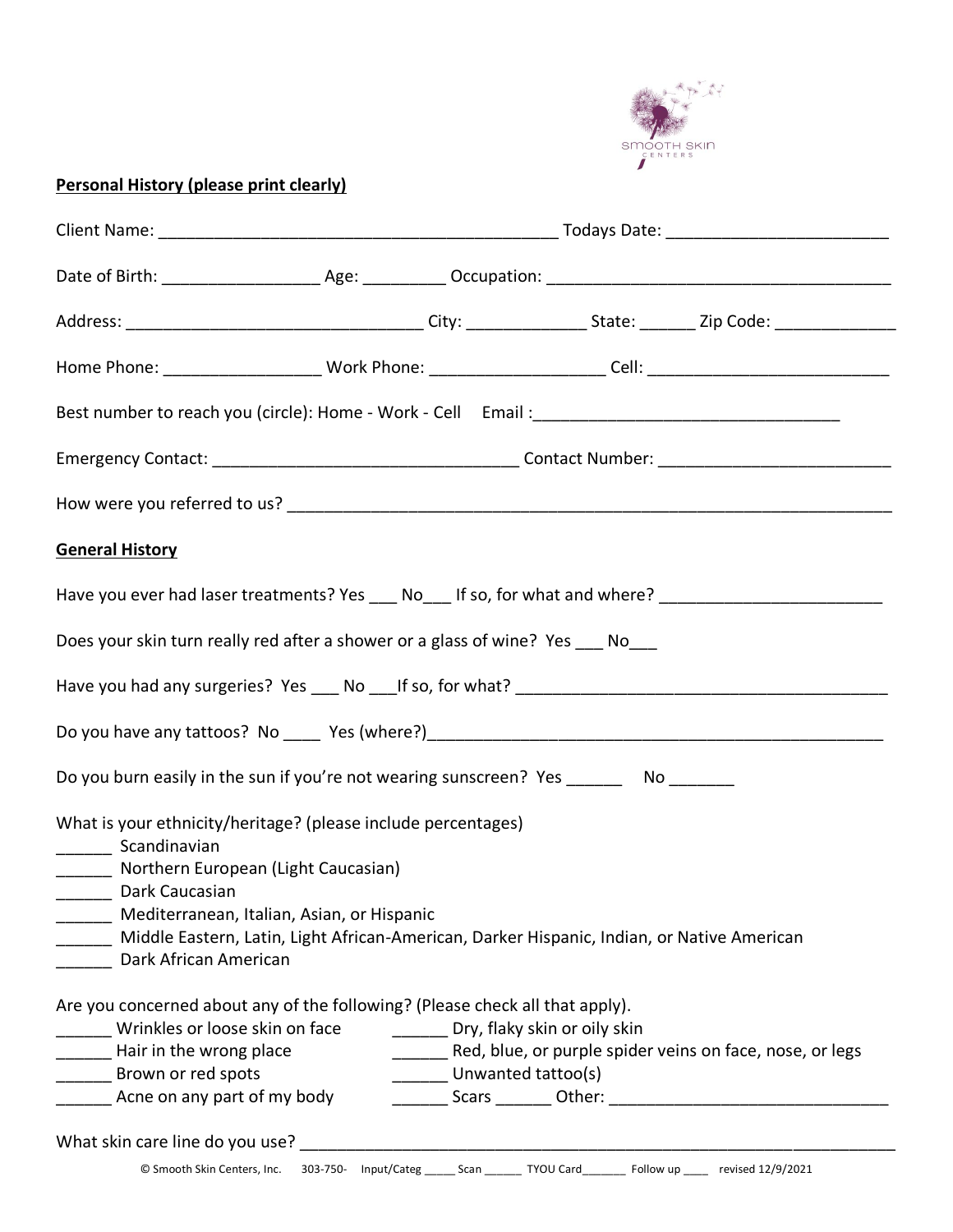## **Medical History**

Are you currently under the care of a physician or dermatologist? Yes \_\_\_\_\_No \_\_\_\_\_ If yes, for what:

\_\_\_\_\_\_\_\_\_\_\_\_\_\_\_\_\_\_\_\_\_\_\_\_\_\_\_\_\_\_\_\_\_\_\_\_\_\_\_\_\_\_\_\_\_\_\_\_\_\_\_\_\_\_\_\_\_\_\_\_\_\_\_\_\_\_\_\_\_\_\_\_\_\_\_\_\_\_\_\_\_\_\_\_\_\_\_\_

Do you have any of the following medical conditions? (Please circle all that apply).

Cancer Diabetes High blood pressure Herpes Arthritis Rosacea Frequent cold sores HIV/AIDS Keloid scarring Skin disease/Skin lesions Seizure disorder Hepatitis Hormone imbalance Thyroid imbalance PCOS Any active infections Blood clotting abnormalities Erythema Abigne COVID-19 (are you fully vaccinated? Y N )

Please list any other health problems or medical conditions you have, including internal metal devices, or  $\mathsf{pacemaker:}\hspace{1.5cm}\square$ 

Have you ever had an allergic reaction to any of the following? *Please circle all that apply:*

| Food                                                                                                         | Latex Aspirin |  |  | Lidocaine Hydrocortisone Ice/Cold | Hydroquinone or skin bleaching agents Other: ___________________________________                     |  |
|--------------------------------------------------------------------------------------------------------------|---------------|--|--|-----------------------------------|------------------------------------------------------------------------------------------------------|--|
|                                                                                                              |               |  |  |                                   | What oral medications are you presently taking? Birth Control Hormones Other:                        |  |
|                                                                                                              |               |  |  |                                   | Are you on any mood altering or anti-depression medication? Yes ___ No ___ What: ___________________ |  |
| Have you used Accutane? Yes ___ No ___ If yes, when did you last use it? _________________                   |               |  |  |                                   |                                                                                                      |  |
| Do you regularly take baby aspirin, Coumadin, or other blood thinner? Yes ___ No ___                         |               |  |  |                                   |                                                                                                      |  |
| What topical medications or creams are you currently using? Retin-A or Other: _____________                  |               |  |  |                                   |                                                                                                      |  |
| Do you take fish or flax oil supplements: Yes ________ No ________ Ginkgo: Yes _______ No _______            |               |  |  |                                   |                                                                                                      |  |
|                                                                                                              |               |  |  |                                   |                                                                                                      |  |
| Are you pregnant or trying to become? Yes ___ No __ Are you breast feeding? Yes ___ No ___                   |               |  |  |                                   |                                                                                                      |  |
| Are you using hormonal contraception? Yes ___ No ___ When is your next period? _________                     |               |  |  |                                   |                                                                                                      |  |
| I certify that the preceding medical, personal, and skin history statements are true and correct. I am aware |               |  |  |                                   |                                                                                                      |  |

*that it is my responsibility to inform the technician, staff, or nurse of my current medical or health conditions and to update this history. I understand there are no refunds offered on unwanted treatments, and no returns are given for treatments with unsatisfactory results. I agree that if I experience negative or unexpected side effects I will first to be seen by Smooth Skin Centers before seeking advice elsewhere.*

Signature\_\_\_\_\_\_\_\_\_\_\_\_\_\_\_\_\_\_\_\_\_\_\_\_\_\_\_\_\_\_\_\_\_ Date: \_\_\_\_\_\_\_\_\_\_\_\_\_\_\_\_\_\_\_\_\_\_\_\_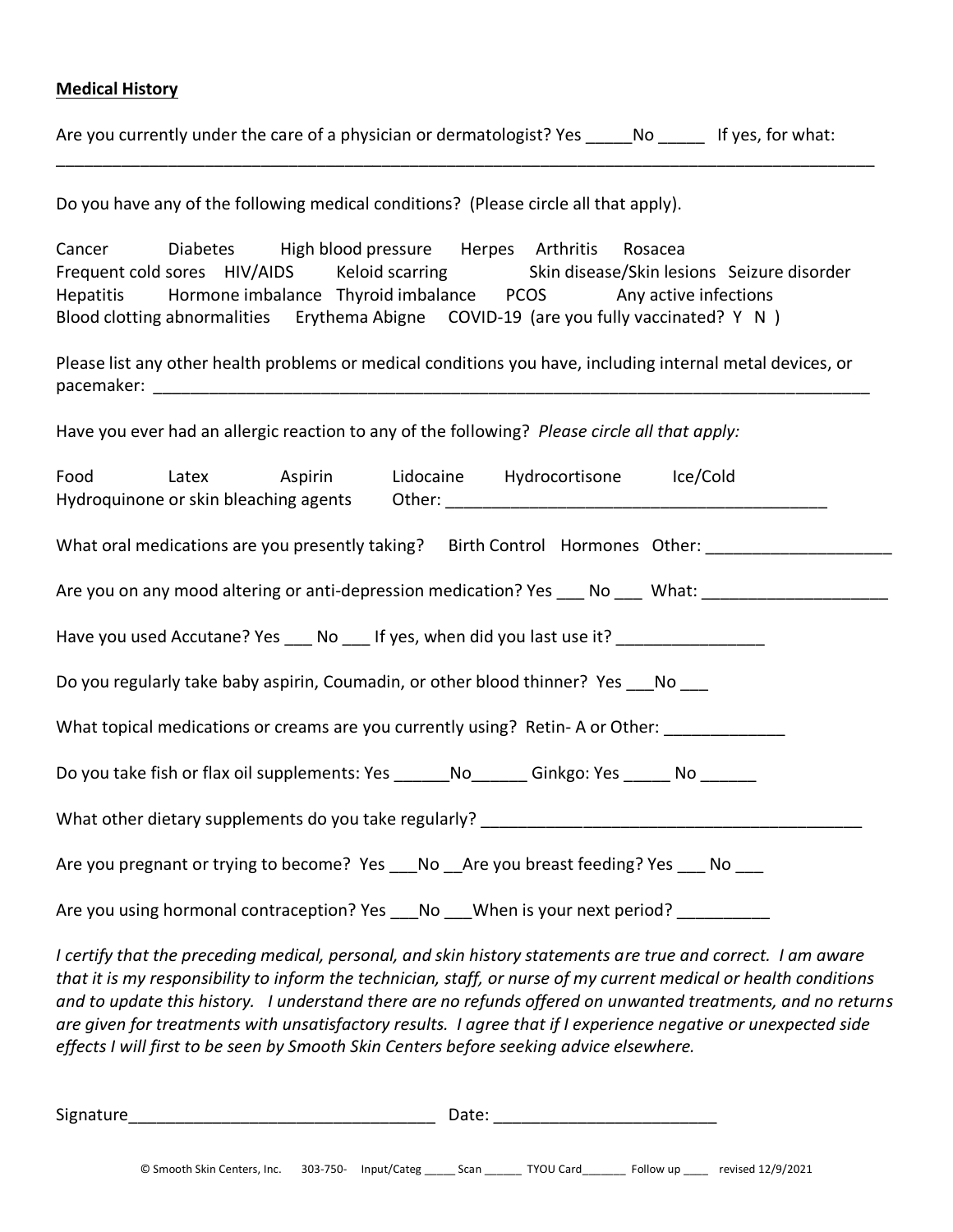

## **Laser Consent Form**

I consider a methorize Smooth Skin Centers laser technicians to perform laser treatments using the GentleYag, GentleLase, Smoothbeam, and/or ATV lasers. I authorize the following laser procedures to be treated (check all that apply).

- \_\_\_ Hair Removal
- \_\_\_ Red or Brown Spot Removal
- \_\_\_ Acne Reduction
- **Example 1** Spider Veins Erasing
- \_\_\_ Skin Tightening or Wrinkle Reduction
- \_\_\_ Tattoo Removal
- \_\_\_ Scar Reduction
- Other:

The Laser is a device that produces an intense but gentle burst of light. This light is absorbed by and causes selective heating of certain cells in the unwanted, targeted lesion(s). Lesions or hair follicles most commonly fade slowly over time as these destroyed cells are eliminated by normal body processes. The following is a list of possible risks and complications due to this (these) procedure(s) that may be temporary or permanent: **Purpura** (red-purple discoloration, bruising); **Itching** (including hive-like response); **Herpes simplex virus activation**; **Burns, Blisters, Scabbing, Crusting, Skin Color and/or Textural Changes**; **Hyperpigmentation** (darkening of the skin; transient or long term); **Hypopigmentation** (lightening of the skin; transient, long term or possible permanent); and **Scarring** (rare, possibly permanent). My eyes will be covered with laser specific safety eyewear to protect them from the intense light. I will keep my eyes closed and will not attempt to remove the eye protection during treatment. The technician using the laser is fully trained and certified.

A topical anesthetic is usually not necessary. My provider or I may elect to use a form of topical anesthesia to reduce any discomfort during the procedure. A cryogen spray skin cooling device may be used during the procedure to decrease discomfort and protect the skin. All anesthesia options and risks will be discussed with me in advance. I will be given complete instructions regarding after care of the treated area. It is important to follow aftercare instructions carefully to minimize the chance of incomplete healing, skin textural changes or scarring. Sun avoidance and/or use of a sun block are highly recommended. Tanning without sunscreen should be avoided for a minimum of seven days prior to any laser treatment.

I agree to all of the following, except those I have indicated I do not agree with:

- $\circ$  I have provided my past and current medical history and medications and that it is my responsibility to keep Smooth Skin Centers Inc. aware of any changes to my medical history and medication usage.
- o I am not pregnant (female patients) and shall notify Smooth Skin Centers if anything changes.
- $\circ$  If I am using prescription-strength acne medication, I have my doctor's permission to receive treatments.
- $\circ$  I understand I cannot be treated if I have an active outbreak of any viral infection.
- $\circ$  I understand that payment is due at the time of the treatment and that no refunds or transfers are given.
- o I consent to the taking of photographs during the course of my laser therapy for healthcare and/or medical or marketing purposes. My full name will not be used to identify these photographs.
- o I agree to avoid getting chemical peels, injectables, or other laser/cosmetic treatments for at least two weeks before or after my laser treatments at Smooth Skin Centers without prior approval from a Smooth Skin Centers' laser technician or injector.